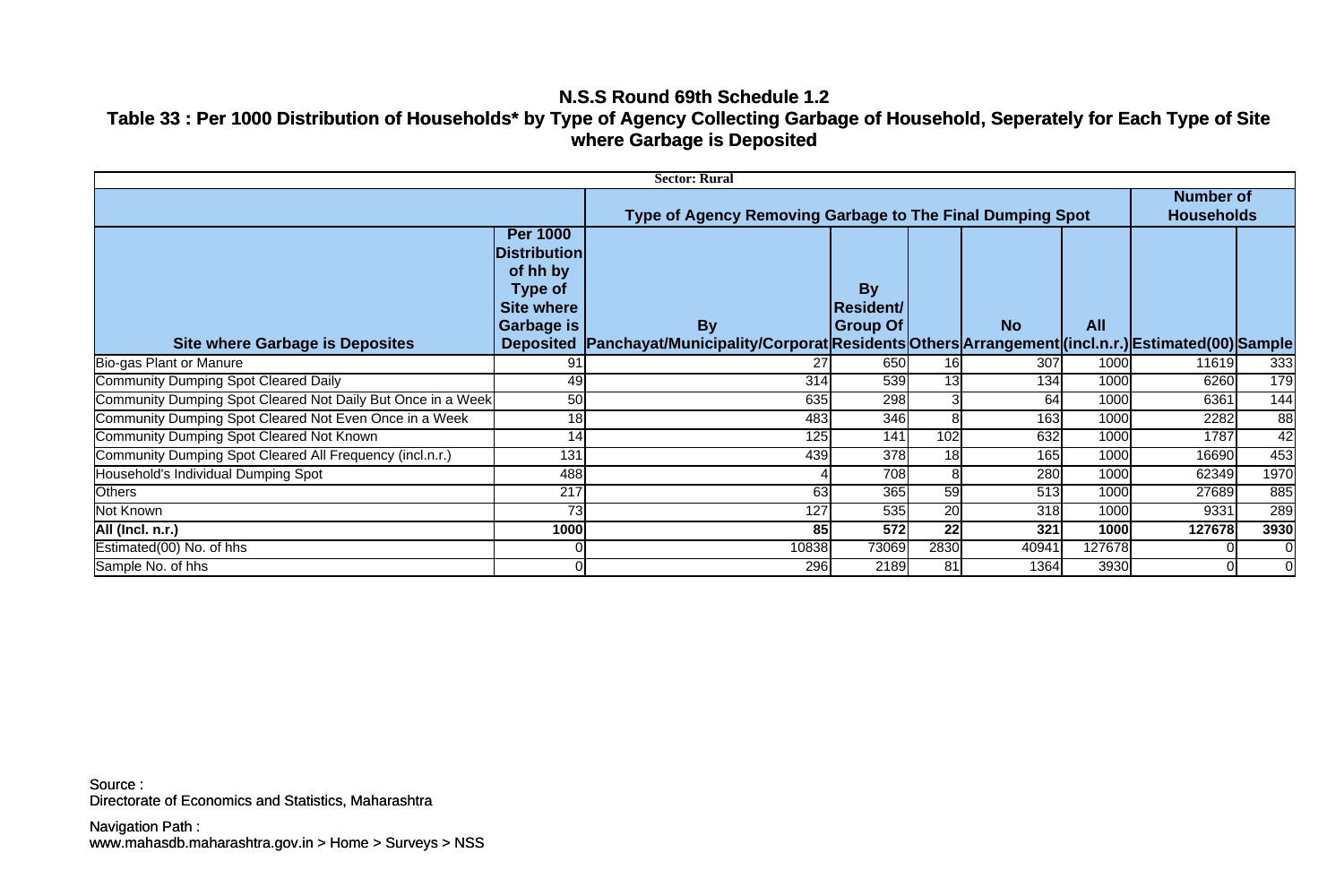### **N.S.S Round 69th Schedule 1.2**

# **Table 33 : Per 1000 Distribution of Households\* by Type of Agency Collecting Garbage of Household, Seperately for Each Type of Site where Garbage is Deposited**

| <b>Sector: Urban</b>                                        |                                                                                                                      |                                                                                                             |                                           |      |           |                                       |       |             |
|-------------------------------------------------------------|----------------------------------------------------------------------------------------------------------------------|-------------------------------------------------------------------------------------------------------------|-------------------------------------------|------|-----------|---------------------------------------|-------|-------------|
|                                                             |                                                                                                                      | Type of Agency Removing Garbage to The Final Dumping Spot                                                   |                                           |      |           | <b>Number of</b><br><b>Households</b> |       |             |
| <b>Site where Garbage is Deposites</b>                      | <b>Per 1000</b><br><b>Distribution</b><br>of hh by<br>Type of<br><b>Site where</b><br>Garbage is<br><b>Deposited</b> | <b>By</b><br> Panchayat/Municipality/Corporat Residents Others Arrangement (incl.n.r.) Estimated(00) Sample | <b>By</b><br><b>Resident/</b><br>Group Of |      | <b>No</b> | <b>All</b>                            |       |             |
| Bio-gas Plant or Manure                                     | 35                                                                                                                   | 922                                                                                                         |                                           |      | 25        | 1000                                  | 3360  | 168         |
| <b>Community Dumping Spot Cleared Daily</b>                 | 476                                                                                                                  | 691                                                                                                         | 299                                       |      |           | 1000                                  | 46199 | 2213        |
| Community Dumping Spot Cleared Not Daily But Once in a Week | 91                                                                                                                   | 916                                                                                                         | 54                                        |      | 27        | 1000                                  | 8842  | 530         |
| Community Dumping Spot Cleared Not Even Once in a Week      | 20                                                                                                                   | 592                                                                                                         | 313                                       |      | 95        | 1000                                  | 1959  | 189         |
| Community Dumping Spot Cleared Not Known                    | 25                                                                                                                   | 445                                                                                                         | 432                                       |      | 123       | 1000                                  | 2376  | 189         |
| Community Dumping Spot Cleared All Frequency (incl.n.r.)    | 612                                                                                                                  | 711                                                                                                         | 269                                       |      | 16        | 1000                                  | 59376 | 3121        |
| Household's Individual Dumping Spot                         | 63                                                                                                                   | 179                                                                                                         | 524                                       |      | 297       | 1000                                  | 6115  | 651         |
| <b>Others</b>                                               | 127                                                                                                                  | 311                                                                                                         | 383                                       | 95   | 211       | 1000                                  | 12362 | 860         |
| Not Known                                                   | 163                                                                                                                  | 608                                                                                                         | 277                                       | 32   | 84        | 1000                                  | 15768 | 1031        |
| All (Incl. n.r.)                                            | 1000                                                                                                                 | 617                                                                                                         | 293                                       | 20   | 70        | 1000                                  | 96981 | 5831        |
| Estimated(00) No. of hhs                                    |                                                                                                                      | 59845                                                                                                       | 28415                                     | 1930 | 6790      | 96981                                 |       | $\mathbf 0$ |
| Sample No. of hhs                                           | 0                                                                                                                    | 3376                                                                                                        | 1680                                      | 124  | 651       | 5831                                  |       | 0           |

Directorate of Economics and Statistics, Maharashtra Source :

www.mahasdb.maharashtra.gov.in > Home > Surveys > NSS Navigation Path :